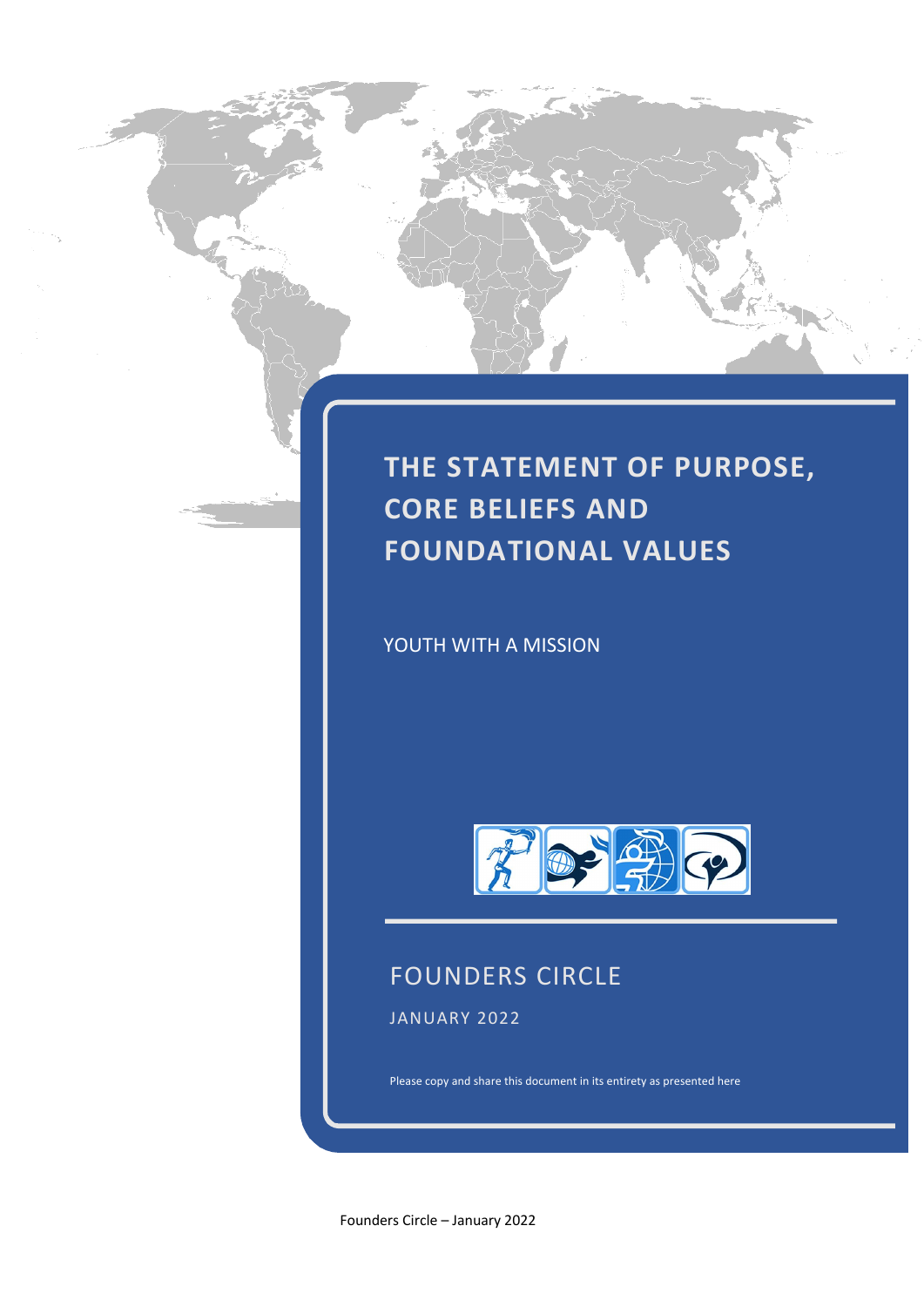## **THE STATEMENT OF PURPOSE, CORE BELIEFS AND FOUNDATIONAL VALUES OF YOUTH WITH A MISSION**

This document presents YWAM's sincerely held purpose, core beliefs, foundational values and practices which have been compiled in response to specific directives given by God since YWAM's beginning in 1960. They are recorded here in order to pass on to successive generations that which God has emphasized to us. This shared purpose and our YWAM beliefs and values are the guiding principles for both the past and future growth of our Mission. Some are common to all Christians everywhere; others are distinctive to Youth With A Mission. The combination of this purpose, beliefs, values and practices makes up the unique family characteristics of YWAM – our "DNA." They are the framework we hold in high regard for they help us determine who we are, how we live and how we make decisions. A YWAMer is someone who has completed a YWAM Discipleship Training School and who joyfully embraces our Statement of Purpose, Core Beliefs, Foundational Values, Legacy Words and Covenants. **Please copy and share this document in its entirety as presented here.**

## **YWAM's STATEMENT OF PURPOSE**

Youth With A Mission (YWAM) is an international movement of Christians from many denominations dedicated to presenting Jesus personally to this and future generations, to mobilizing as many as possible to help in this task, and to the training and equipping of believers for their part in fulfilling the Great Commission. As citizens of God's Kingdom, we are called to love, worship, and obey our Lord, to love and serve His body, the Church, and to love all peoples everywhere, which includes presenting the whole Gospel for the whole person throughout the whole world.

We of Youth With A Mission believe in God – Father, Son and Holy Spirit – and that the Bible is God's inspired and authoritative Word, revealing that Jesus Christ is God's Son; fully God and fully human; that people are created in God's image; that He created us to have eternal life through Jesus Christ; that although all people have sinned and come short of God's glory, God has made salvation possible through the incarnation, life, death, resurrection and ascension of Jesus Christ; that repentance, faith, love and obedience are fitting responses to God's initiative of grace toward us through the active ministry of the Holy Spirit; that God desires all people to be saved and to come to the knowledge of the truth; and that the Holy Spirit's power is demonstrated in and through us for the accomplishment of Christ's last commandments, "Go into all the world and preach the Good News to everyone" (Mark 16:15 NLT) and "Go and make disciples of all the nations ..." (Matthew 28:19 NLT).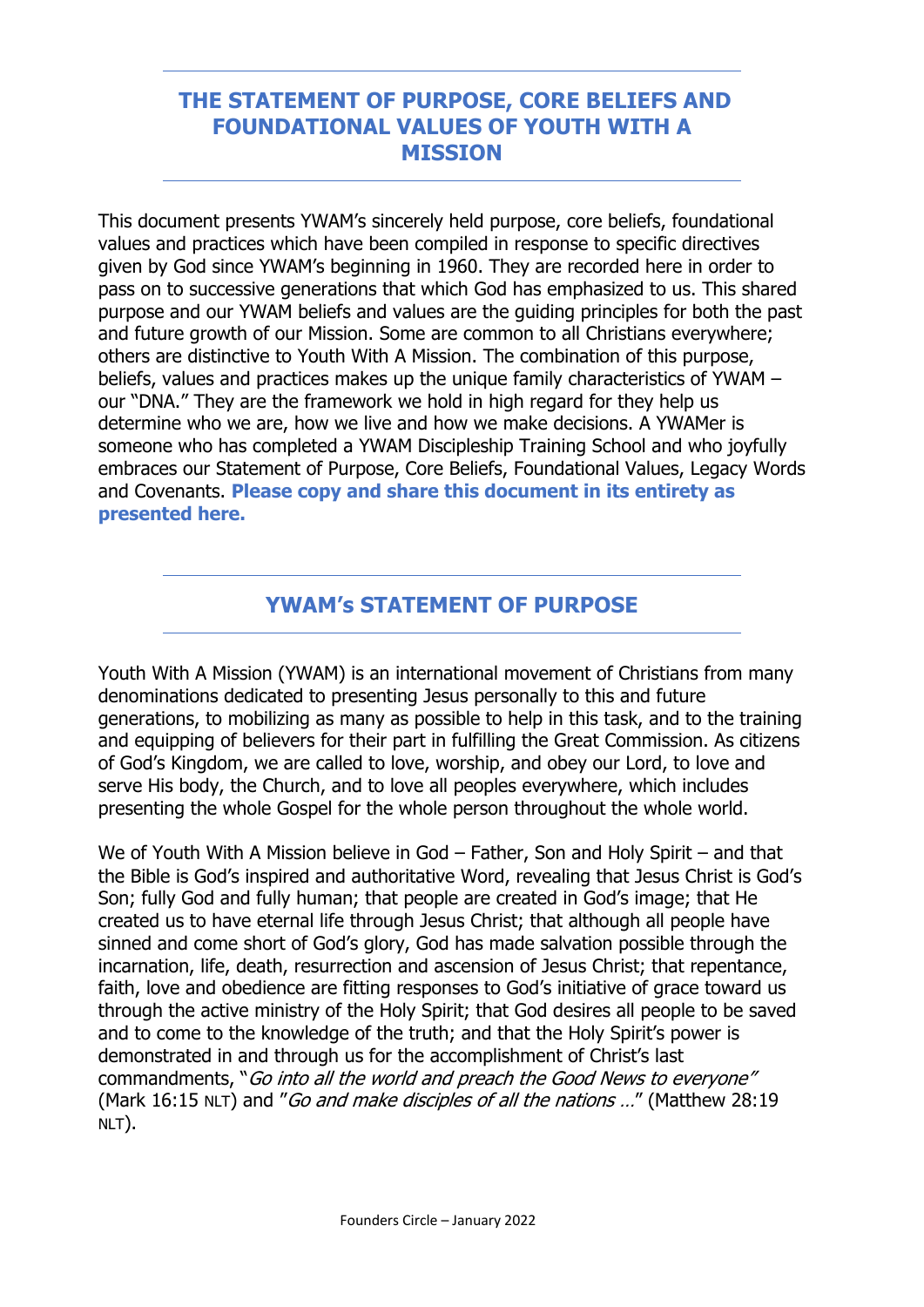## **YWAM's CORE BELIEFS AND FOUNDATIONAL VALUES**

### **A. YWAM's CORE BELIEFS**

**Youth With A Mission (YWAM) affirms the Bible as the inspired and authoritative Word of God** and the absolute reference point for every aspect of life and ministry. Based upon God's Word, who He is, and His initiative of salvation through the atoning work of Jesus (His death, burial and resurrection), the following responses are strongly emphasized in YWAM:

- **Worship**: We are called to **praise and worship God alone** (Exo 20:2-3; Deu 6:4-5; 2Ki 17:35-39; 1Ch 16:28-30; Neh 8:2-10; Mar 12:29-30; Rom 15:5-13; Jud 24-25; Rev 5:6-14; Rev 19:5-8).
- **Holiness**: We are called to **lead holy and righteous lives** that exemplify the nature and character of God (Lev 19:1-2; Psa 51:7-11; Jer 18:1-11; Eze 20:10-12; Zec 13:9; Luk 1:68-75; Eph 4:21-32; Tit 2:11-14; 1Pe 2:9,21-25; 1Jo 3:1-3).
- **Witness**: We are called to **share the Gospel of Jesus Christ** with those who do not know Him (Psa 78:1-7; Isa 40:3-11; Mic 4:1-2; Hab 2:14; Luk 24:44-48; Act 3:12-26; Act 10:39-43; 1Co 9:19-23; 2Co 2:12-17; 1Pe 3:15-18).
- **Prayer**: We are called to **engage in intercessory prayer** for the people and causes on God's heart, including standing against evil in every form (Gen 18:20- 33; Exo 32:1-16; Jdg 3:9,15; 1Ki 8:22-61; Eze 22:30-31; Eze 33:1-11; Mat 6:5- 15; Mat 9:36-38; Eph 3:14-21; 2Th 3:1-5).
- **Fellowship:** We are called to **commit to the Church** in both its local nurturing expression and its mobile multiplying expression (2Ch 29:20-30; Psa 22:25-28; Psa 122:1-4; Joe 2:15-17; Mat 18:19-20; Act 2:44-47; Act 4:32-35; 1Co 14:26-40; Eph 2:11-18; Heb 10:23-25).
- **Service:** We are called to **contribute toward God's Kingdom purposes** in every sphere of life (Deu 15:7-11; Deu 24:17-22; Psa 112:4-9; Pro 11:10-11; Zec 7:8-10; Mat 5:14-16; 2Th 3:13; Tit 3:4-8; Heb 13:15-16; Jam 2:14-26)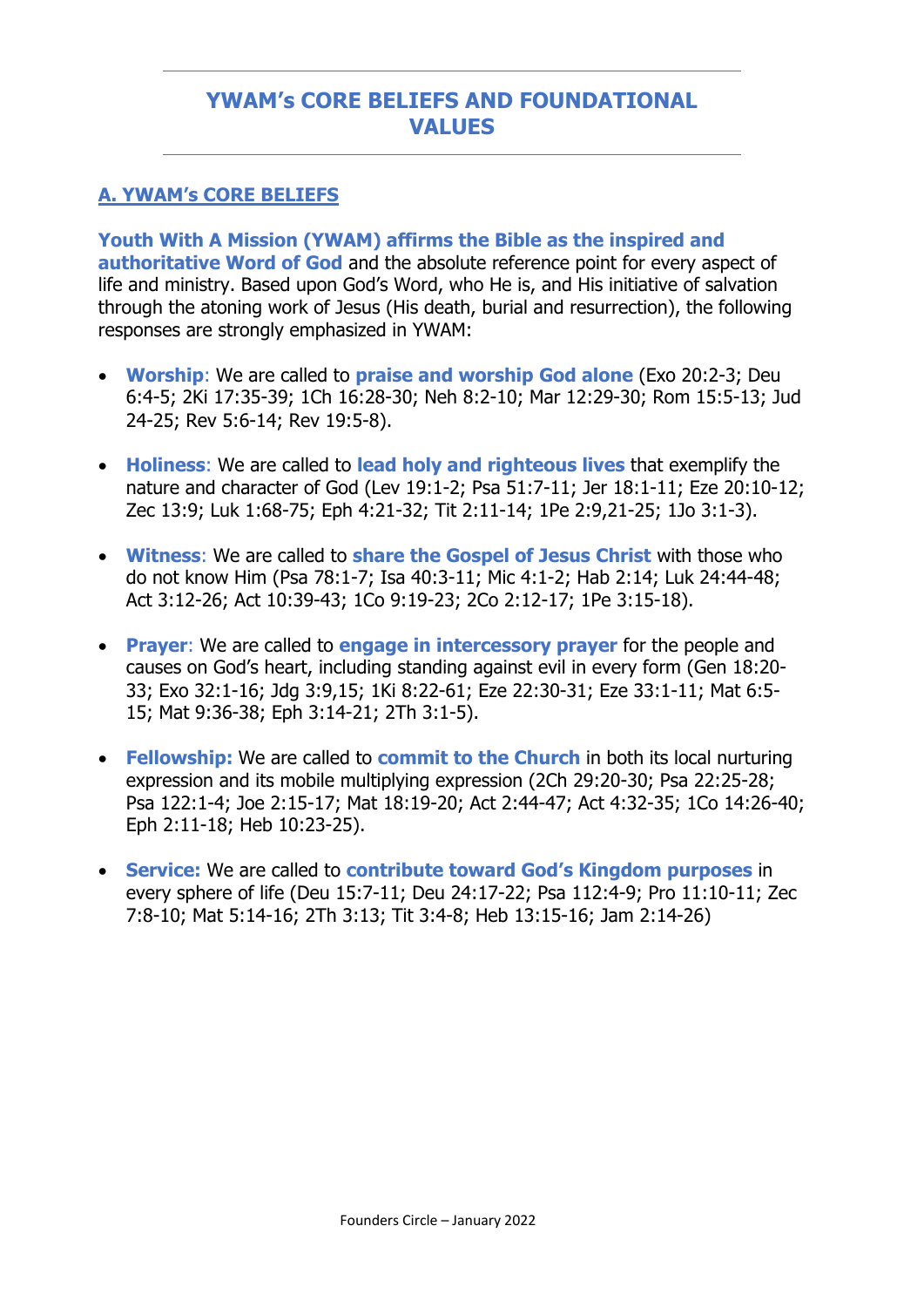#### **B. YWAM's FOUNDATIONAL VALUES**

#### **1. KNOW GOD**

YWAM is committed to know God, His nature, His character and His ways as revealed in the Bible, the inspired and authoritative Word of God. We seek to reflect who He is in every aspect of our lives and ministry. The automatic overflow of knowing and enjoying fellowship with God is a desire to share Him with others. (2Ki 19:19; Job 42:5; Psa 46:10; Psa 103:7-13; Jer 9:23-24; Hos 6:3; Joh 17:3; Eph 1:16-17; Php 3:7-11; 1Jo 2:4-6)

#### **2. MAKE GOD KNOWN**

YWAM is called to make God known throughout the whole world, and into every arena of society through evangelism, training and mercy ministries. We believe that salvation of souls should result in transformation of societies thus obeying Jesus' command to make disciples of all nations. (1Ch 16:24-27; Psa 68:11; Psa 71:15-16; Psa 145:4-7; Mat 28:18-20; Mar 16:15; Act 1:8; Act 13:1-4a; Rom 10:8-15; Rom 15:18-21)

#### **3. HEAR GOD'S VOICE**

YWAM is committed to creating with God through listening to Him, praying His prayers and obeying His commands in matters great and small. We are dependent upon hearing His voice as individuals, together in team contexts and in larger gatherings, as an integral part of our process for decision-making. (1Sa 3:7-10; 2Ch 15:2-4; Psa 25:14; Isa 6:8; Amo 3:7; Luk 9:35; Joh 10:1-5; Joh 16:13-15; Heb 3:7- 8,15; Rev2:7,11,17,27; 3:6,13,22)

#### **4. PRACTICE WORSHIP AND INTERCESSORY PRAYER**

YWAM is dedicated to worship God and engage in intercessory prayer as integral aspects of daily life. We also recognize the intent of Satan to destroy the work of God and we rely upon God's empowering presence, the Holy Spirit, to overcome Satan's strategies in the lives of individuals and in the affairs of nations. (1Sa 7:5; 2Ch 7:14; Psa 84:1-8; Psa 95:6-7; Psa 100:1-5; Mar 11:24-25; Act 1:14; Eph 6:13- 20; 1Th 5:16-19; 1Ti 2:1-4)

#### **5. BE VISIONARY**

YWAM is called to be visionary, continually receiving, nurturing and releasing fresh vision from God. We support the pioneering of new ministries and methods, always willing to be radical in order to be relevant to every generation, people group, and sphere of society. We believe that the apostolic call of YWAM requires the integration of spiritual eldership, freedom in the Spirit and relationship, centered on the Word of God. (Num 12:6; 1Sa 12:16; Pro 29:18; Eze 1:1; Hab 2:2-3; Mar 1:35- 39; Luk 9:1-6; Act 16:9-10; Act 26:19; 2Pe 3:9-13)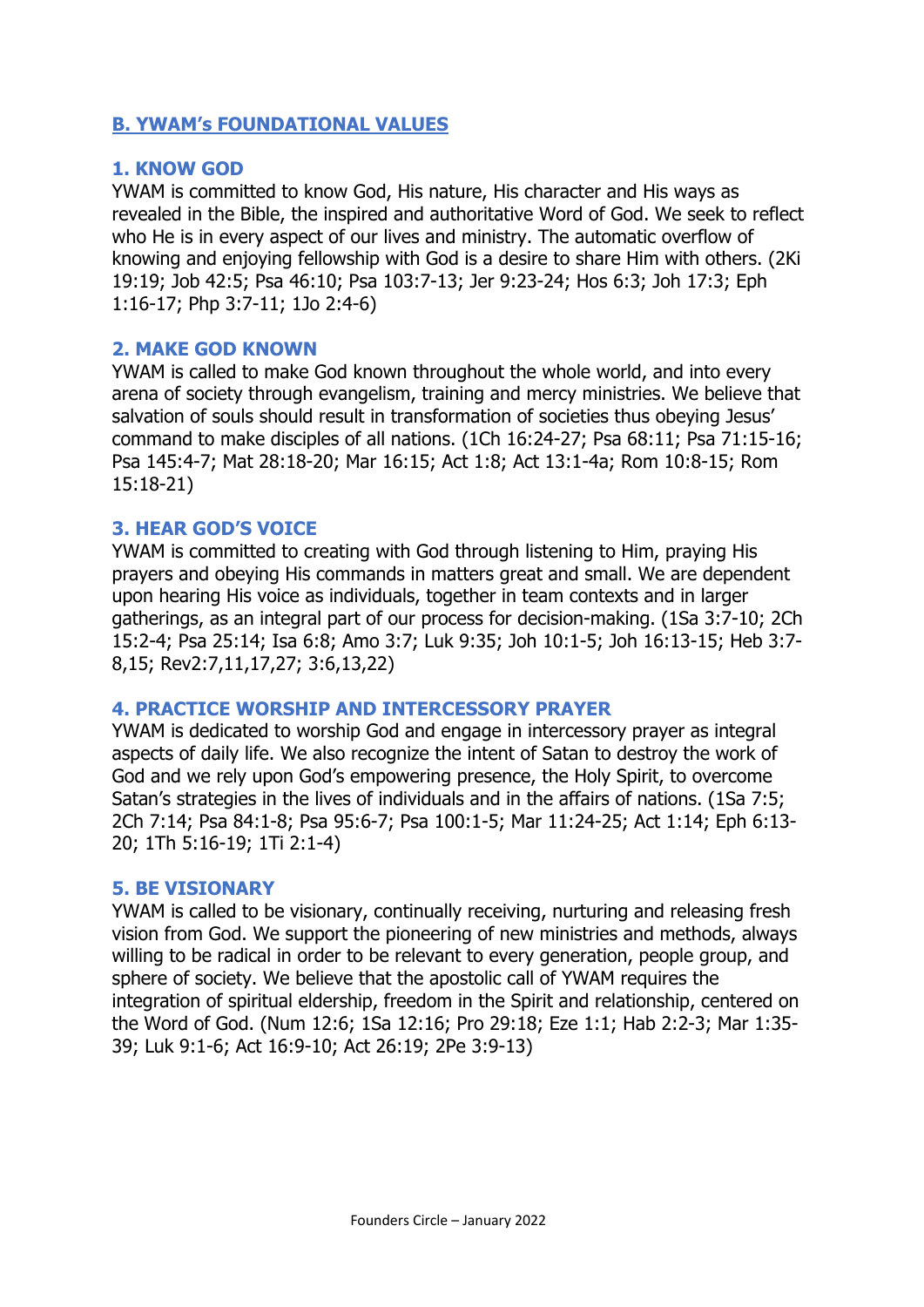#### **6. CHAMPION YOUNG PEOPLE**

YWAM is called to champion youth. We believe God has gifted and called young people to spearhead vision and ministry. We are committed to value, trust, train, support and make space in order to release them. They are not only the Church of the future; they are the Church of today. We commit to follow where they lead, in the will of God. (1Sa 17:32-50; Ecc 4:13-14; Ecc 12:1-7; Jer 1:5-10; Dan 1:17-20; Joe 2:28; Joh 6:9; Act 16:1-5; 1Ti 4:12-16; 1Jo 2:12-14)

#### **7. BE DECENTRALIZED**

YWAM is a Christ-centered, faith-based global volunteer movement, united by shared vision, core beliefs, foundational values and relationships. We do not have a centralized structure. Every YWAM ministry has the privilege and spiritual responsibility to develop and maintain healthy relationships with appropriate authorities and circles of elders. (Exo 18:13-26; Num 1:16-19; Num 11:16-17,24-30; Deu 29:10-13; Jos 23:1-24:28; Act 14:23; Act 15:1-31; 1Co 3:4-11; Tit 1:5-9; Heb 13:7,17)

#### **8. BE INTERNATIONAL AND INTERDENOMINATIONAL**

YWAM is international and interdenominational in its global scope as well as its local constituency. We believe that ethnic, linguistic and denominational diversity, along with redeemed aspects of culture, are positive factors that contribute to the health and growth of the Mission. (Gen 12:1-4; Gen 26:2-5; Psa 57:9-10; Jer 32:27; Dan 7:13-14; Act 20:4; 1Co 12:12-31; Eph 4:1-16; Col 3:11; Rev 7:9)

#### **9. HAVE A BIBLICAL CHRISTIAN WORLDVIEW**

YWAM is called to a Biblical Christian worldview. We believe that the Bible – the textbook for all of life – makes a clear division between good and evil; right and wrong. The practical dimensions of life are no less spiritual than the ministry expressions. Everything done in obedience to God is spiritual. We seek to honor God with all that we do, equipping and mobilizing men and women of God to take roles of service and influence in every arena of society. (Deu 8:1-3; Deu 32:45-47; 2Ki 22:8; Psa 19:7-11; Luk 8:21; Joh 8:31-32; Php 4:8-9; 2Ti 3:16-17; Heb 4:12-13; Jam 4:17)

#### **10. FUNCTION IN TEAMS**

YWAM is called to function in teams in all aspects of ministry and leadership. We believe that a combination of complementary gifts, callings, perspectives, ministries and generations working together in unity at all levels of our Mission provides wisdom and safety. Seeking God's will and making decisions in a team context allows accountability and contributes to greater relationship, motivation, responsibility and ownership of the vision. (Deu 32:30-31; 2Ch 17:7-9; Pro 15:22; Ecc 4:9-12; Mar 6:7-13; Rom 12:3-10; 2Co 1:24; Eph 5:21; Php 2:1-2; 1Pe 4:8)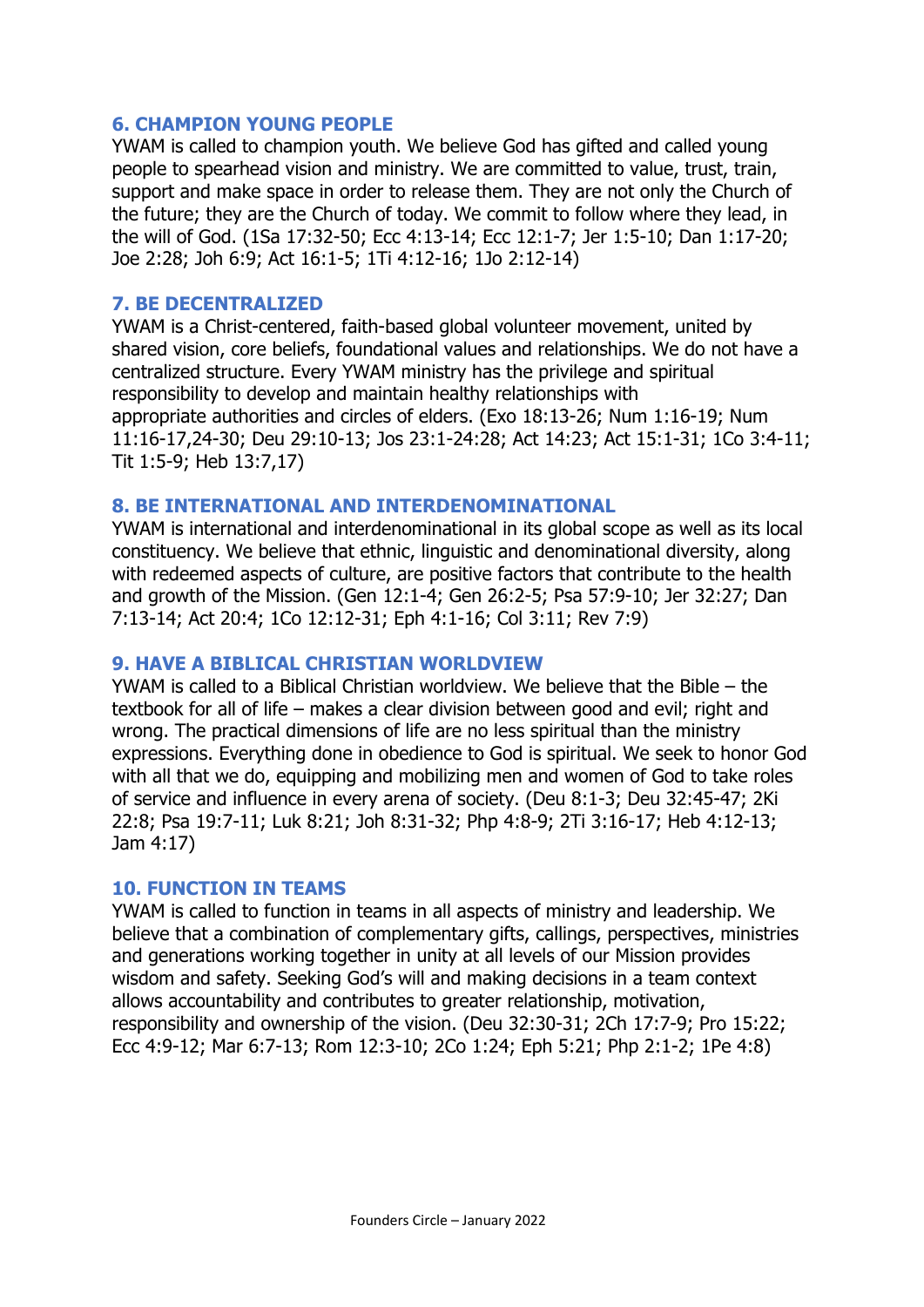#### **11. EXHIBIT SERVANT LEADERSHIP**

YWAM is called to servant leadership as a lifestyle, rather than a leadership hierarchy. A servant leader is one who honors the gifts and callings of those under his/her care and guards their rights and privileges. Just as Jesus served His disciples, we stress the importance of those with leadership responsibilities serving those whom they lead. (Deu 10:12-13; Psa 84:10; Isa 42:1-4; Mic 6:8; Mar 10:42-45; Joh 13:3-17; Rom 16:1-2; Gal 5:13-14; Php 2:3-11; 1Pe 4:10-11)

#### **12. DO FIRST, THEN TEACH**

YWAM is committed to doing first, then teaching. We believe that firsthand experience gives authority to our words. Godly character and a call from God are more important than an individual's gifts, abilities and expertise. (Deu 4:5-8; Ezr 7:10; Psa 51:12-13; Psa 119:17-18; Pro 1:1-4; Mat 7:28-29; Act 1:1-2; Col 3:12-17; 2Ti 4:1-5; 2Pe 1:5-10)

#### **13. BE RELATIONSHIP-ORIENTED**

YWAM is dedicated to being relationship-oriented in our living and working together. We desire to be united through lives of holiness, mutual support, transparency, humility, and open communication, rather than a dependence on structures or rules. (Lev 19:18; Psa 133:1-3; Pro 17:17; Pro 27:10; Joh 13:34-35; Joh 15:13-17; Joh 17:20-23; Rom 13:8-10; 1Jo 1:7; 1Jo 4:7-12)

#### **14. VALUE THE INDIVIDUAL**

YWAM is called to value each individual. We believe in equal opportunity and justice for all. Created in the image of God, people of all nationalities, ages and functions have distinctive contributions and callings. We are committed to honoring God-given leadership and ministry gifts in both men and women. (Gen 1:27; Lev 19:13-16; Deu 16:18-20; Psa 139:13-16; Mar 8:34-37; Act 10:34-35; Gal 3:28; Eph 6:5-9; Heb 2:11-12; Jam 2:1-9)

#### **15. VALUE FAMILIES**

YWAM affirms the importance of families serving God together in missions, not just the father and/or mother. We also embrace the inclusion of single-parent families. We encourage the development of strong and healthy family units, with each member sharing the call to missions and contributing their gifts in unique and complementary ways. We uphold and celebrate the Biblical view that God's intent for holy matrimony is between one man and one woman. (Gen 2:21-24; Gen 18:17-19; Deu 6:6-7; Pro 5:15-23; Pro 31:10-31; Mal 2:14-16; Mat 19:3-9; 1Co 7:1-16; 1Ti 3:2-5; Heb 13:4)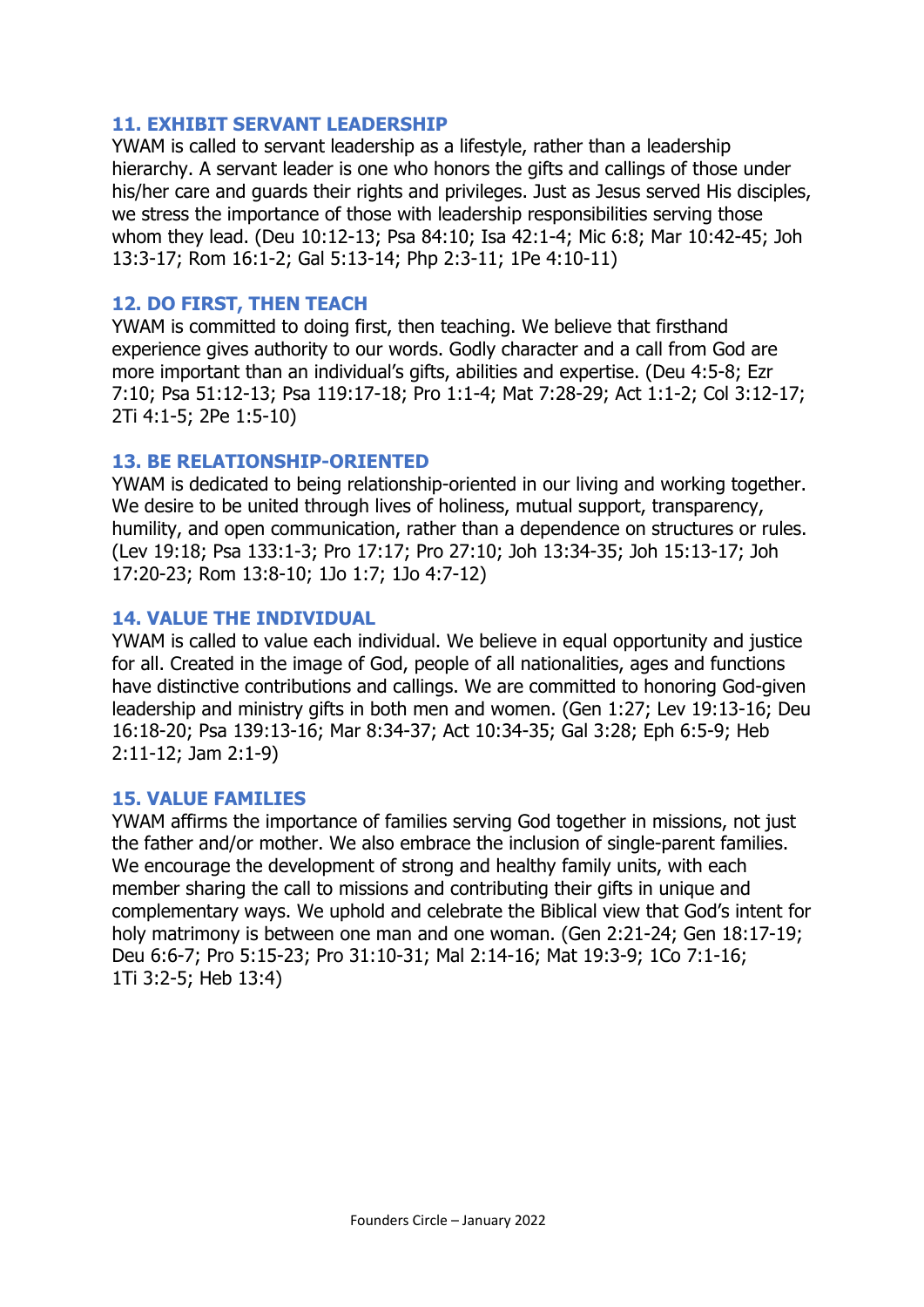#### **16. PRACTICE DEPENDENCE ON GOD**

YWAM is a volunteer movement called to practice a life of dependence upon God for financial provision. For individuals and for any YWAM team or community, this comes primarily through His people. As God has been generous toward us, so we desire to be generous, giving ourselves, our time and talents to God with no expectation of remuneration. (Gen 22:12-14; Exo 36:2-7; Num 18:25-29; Mal 3:8- 12; Mat 6:25-33; Luk 19:8-9; 2Co 8:1-9:15; Php 4:10-20; Tit 3:14; 3Jo 5-8)

#### **17. PRACTICE HOSPITALITY**

YWAM affirms the ministry of hospitality as an expression of God's character and the value of people. We believe it is important to open our hearts, homes, YWAM locations and campuses to serve and honor one another, our guests and the poor and needy, not as acts of social protocol, but as expressions of generosity. (Gen 18:1-8; 2Sa 9:1-11; Psa 68:5-6; Pro 22:9; Isa 58:7; Mat 25:31-46; Act 28:7-8; Rom 12:13; Heb 13:1-3; 1Pe 4:9)

#### **18. COMMUNICATE WITH INTEGRITY**

YWAM affirms that everything exists because God communicates. Therefore, YWAM is committed to truthful, accurate, timely and relevant communication. We believe good communication is essential for strong relationships, healthy families and communities, and effective ministry. (Gen 1:3-5; Num 23:19; Pro 10:19; Pro 25:9- 14; Zec 8:16-17; Mat 5:33-37; Luk 4:16-22; Joh 1:1-5; Col 4:6; Jam 3:1-18)

 $\overline{\phantom{a}}$  , which is the set of the set of the set of the set of the set of the set of the set of the set of the set of the set of the set of the set of the set of the set of the set of the set of the set of the set of

#### **HISTORICAL NOTE:**

This document includes the YWAM Statement of Purpose and the Core Beliefs and Foundational Values of Youth With A Mission.

The YWAM Statement of Purpose was written in the early 1960s. We purposefully never wrote a "Statement of Faith" because we are "an international movement of Christians from many denominations" and wanted simply to clarify why God had called this movement into being.

YWAM's Core Beliefs and Foundational Values were birthed through a multidecade process of hearing God and listening to one another. The process of identifying our values was initiated by Darlene Cunningham in 1985 at the time of YWAM's 25<sup>th</sup> anniversary, in order to pass them on to successive generations. The document was then approved six years later by the International Council in 1991.

At that time the International Council (IC) was the recognized global eldership of the mission. Since that time the senior circle of global elders has functioned under several different names. First it was the International Council (IC). It was later called the Global Leadership Team (GLT) and then was known as the Global Leadership Forum (GLF). This body was disbanded in Singapore 2014 in order to put in place a flatter, movement framework at the trans-local level in the place of what was becoming an increasingly hierarchical organizational structure. Now there are many circles of spiritual eldership around the mission – many of them known as Area Circle